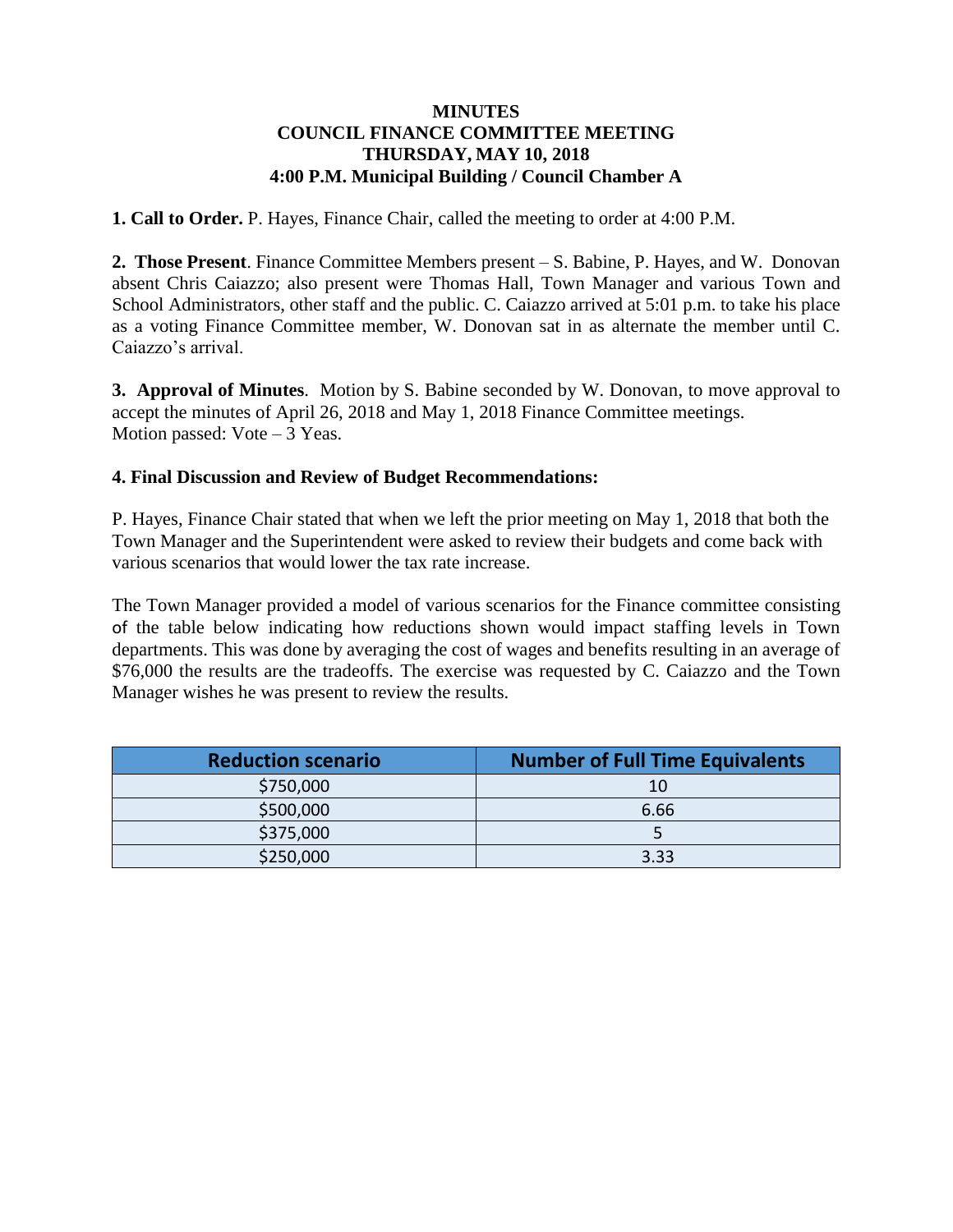The Town Manager recommended adjustments to the Municipal FY2019 Budget which are seen below;

| <b>Budget group</b>     | <b>Department</b>   | <b>Description</b>  | <b>Amount</b> | <b>Rationale</b>  |
|-------------------------|---------------------|---------------------|---------------|-------------------|
| Municipal               | Police              | Ground penetrating  | (16,000)      | Researching       |
| Capital                 |                     | radar               |               | regional sharing  |
| Equipment               |                     |                     |               |                   |
| Municipal               | Assessing           | Revaluation         | (46,000)      | Better estimate   |
| Capital                 |                     |                     |               | from KRT          |
| Equipment               |                     |                     |               |                   |
| Municipal               | Planning            | Office renovations  | (25,000)      | Defer             |
| <b>Capital Projects</b> |                     |                     |               |                   |
| Municipal               | <b>Public Works</b> | UPS/Generator/Batte | (36,000)      | Defer             |
| <b>Capital Projects</b> |                     | ry/Standby          |               |                   |
| <b>TIF Districts</b>    | Assessing           | Adjustment          | (15,000)      | Improved estimate |
| Revenues                | Town                | Maine Revenue       | 38,522        | Improved estimate |
|                         |                     | Sharing             |               |                   |
|                         |                     | Total               | \$176,522     |                   |

The Finance Committee asked the School Department Superintendent and the Finance Committee Chair for the scenarios for the budget adjustments that Councilor Caiazzo had requested.

J. Kukenberger, Superintendent provided the following scenarios for the requested adjustments in order to reach a no more than 3% increase to the tax rate:

\$750,000 reduction cause to reduce by 10 teaching positions \$500,000 reduction cause to reduce by 6 2/3 teaching positions \$375,000 reduction cause to reduce by 5 teaching positons \$250, 000 reduction cause to reduce by 3 1/3 teaching positions

After a discussion by the Finance Committee the following motion was offered to move the budget forward to the full Town Council.

Motion by S. Babine, seconded by C. Caiazzo, to move approval of the recommended adjustments to the FY2019 budget reduce as recommended by \$204.522 and to recommend to the Assessor an increase of \$350,000 in overlay for a new Net Budget of \$65,891,542. Motion passed: Vote – 3 Yeas.

| <b>Budget</b> | <b>Department</b> | <b>Description</b>       | <b>Amount</b> | <b>Rationale</b> |
|---------------|-------------------|--------------------------|---------------|------------------|
| group         |                   |                          |               |                  |
| Municipal     | Police            | Ground penetrating radar | (16,000)      | Researching      |
| Capital       |                   |                          |               | regional         |
| Equipment     |                   |                          |               | sharing          |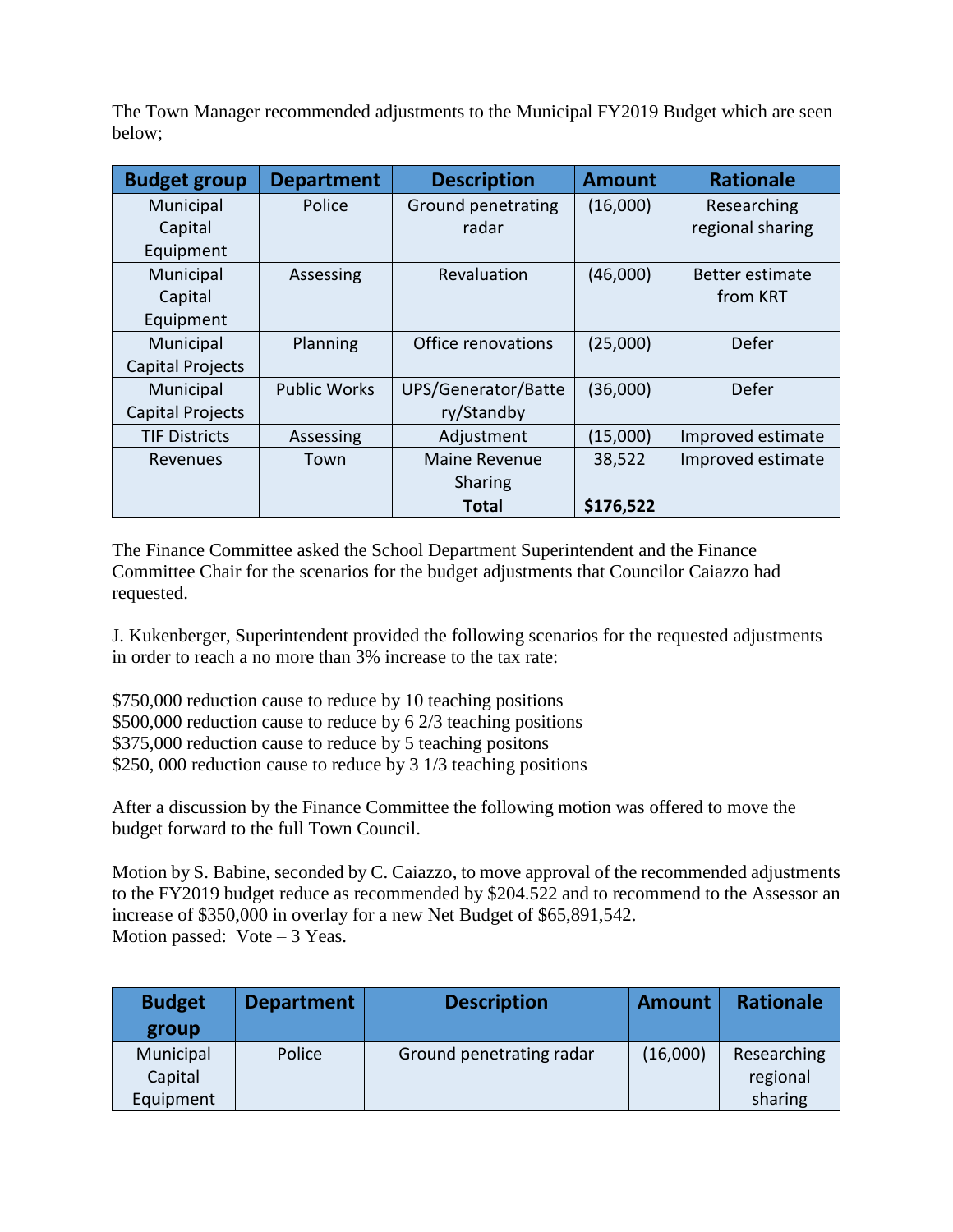| Municipal<br>Capital<br>Equipment             | Assessing                    | Revaluation                                     | (46,000)  | <b>Better</b><br>estimate<br>from KRT |
|-----------------------------------------------|------------------------------|-------------------------------------------------|-----------|---------------------------------------|
| Municipal<br>Capital<br>Equipment             | Community<br><b>Services</b> | Crew cab pick-up with plow                      | (45,000)  | Defer                                 |
| Municipal<br>Capital<br>Equipment             | Community<br><b>Services</b> | Walker mower with bagger                        | (18,000)  | Defer                                 |
| Municipal<br>Capital<br>Projects              | Planning                     | Office renovations                              | (25,000)  | Defer                                 |
| Municipal<br>Capital<br>Projects              | Community<br><b>Services</b> | Middle School<br><b>Field Study</b>             | (10,000)  | Defer                                 |
| Municipal<br>Capital<br>Projects              | <b>Public Works</b>          | UPS/Generator/Battery/Standby                   | (36,000)  | Defer                                 |
| <b>TIF Districts</b>                          | Assessing                    | Adjustment                                      | (15,000)  | Improved<br>estimate                  |
| Revenues                                      | Town                         | <b>Maine Revenue Sharing</b>                    | 38,522    | Improved<br>estimate                  |
| Municipal<br>Capital<br>Equipment<br>Revenues | Town                         | No bond revenue for crew cab<br>mentioned above | (45,000)  | Defer                                 |
|                                               |                              | <b>Total Reductions</b>                         | \$204,522 |                                       |
| Overlay                                       | Assessing                    | Abatement costs                                 | \$350,000 | Anticipated<br>increase               |
|                                               |                              | <b>Total Increases</b>                          | \$350,000 |                                       |

## **5. Future Meeting Dates & Times:**

▪Wednesday, May 16, 2018 @ 7:00 P.M. (Budget Final Reading & Review) ▪Tuesday, June 12, 2018 School Validation Vote

## **6. Public Comment**.

Mr. Larry Hartwell – 9 Puritan Drive

Mr. Hartwell distributed a document to the Finance Committee.

Mr. Hartwell stated that the Finance Committee should follow the policy on valuation and be revenue neutral. Mr. Hartwell also stated let's be honest with the Taxpayers.